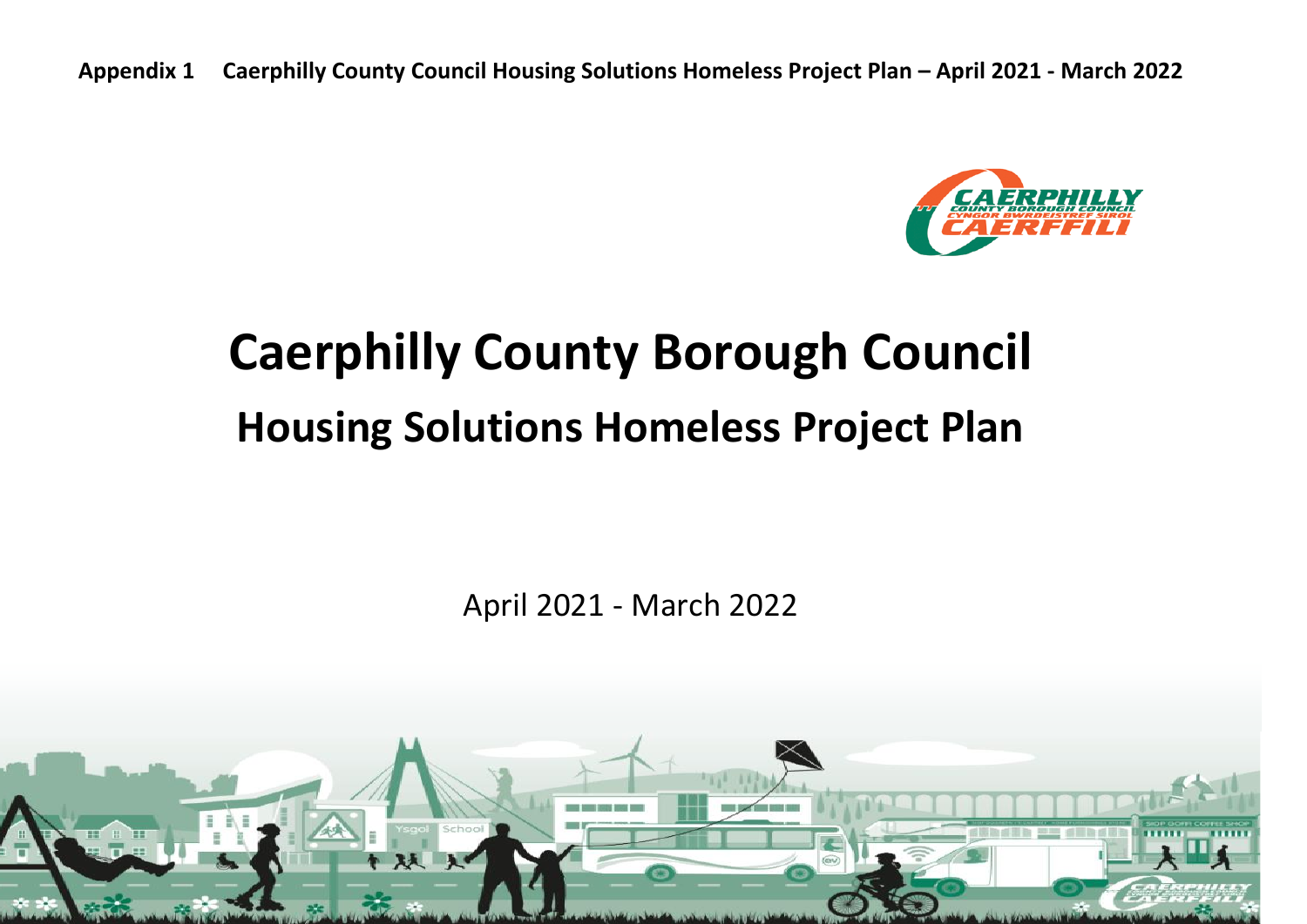| <b>Priorities/</b>                                                                                                                                                                          | <b>Deliverables/ Actions</b>                                                                                                                                            | Structure /<br><b>Lead Officer</b>                                                    | Date to be                                                    | <b>Risk</b>                                                                                                                                                                                                                                         | <b>Stakeholder</b>                                                                             | Change                                                                                     | <b>Resource</b>                                                                                                           |
|---------------------------------------------------------------------------------------------------------------------------------------------------------------------------------------------|-------------------------------------------------------------------------------------------------------------------------------------------------------------------------|---------------------------------------------------------------------------------------|---------------------------------------------------------------|-----------------------------------------------------------------------------------------------------------------------------------------------------------------------------------------------------------------------------------------------------|------------------------------------------------------------------------------------------------|--------------------------------------------------------------------------------------------|---------------------------------------------------------------------------------------------------------------------------|
| <b>Objectives</b><br><b>Priority 1</b>                                                                                                                                                      |                                                                                                                                                                         |                                                                                       | completed                                                     |                                                                                                                                                                                                                                                     | Engagement                                                                                     | Management                                                                                 |                                                                                                                           |
| Provide an<br>accessible,<br>proactive service<br>that is person<br>centred and<br>inclusive for all<br>and to increase<br>engagement of<br>service users in<br>addressing<br>homelessness. | Review the<br>$\bullet$<br>current service<br>delivery area by<br>undertaking a<br>series of<br>workshops to<br>review practices<br>and process to<br>streamline these. | Kerry<br>$\bullet$<br>Denman<br>Lead<br>$\bullet$<br>Officer                          | December<br>$\bullet$                                         | Reluctance to<br>$\bullet$<br>move with change/<br>Service Pressures/<br>time Limitations<br>Risk level is<br>$\bullet$<br>assessed at<br>medium impact.                                                                                            | Staff/<br>$\bullet$<br>support<br>workers/<br>voluntary and<br>statutory<br>agency<br>feedback | Implement<br>$\bullet$<br>identified<br>changes from<br>feedback/consu<br>Itation sessions | No additional<br>$\bullet$<br>Resources<br>required at<br>this time /<br>will utilise<br>current<br>staffing<br>Structure |
| To provide clear<br>information on<br>Homelessness,<br>prevention and<br>access to<br>accommodation<br>and support<br>services                                                              | Work with the<br>Crisis falling out<br>project to<br>undertake service<br>user consultation<br>via phone/<br>written<br>questionnaire                                   | Kerry<br>$\bullet$<br>Denman<br>Crisis<br>$\bullet$<br>Falling out<br>Project<br>team | Ongoing for<br>$\bullet$<br>consistent<br>service<br>feedback | Engagement from<br>service users may<br>be limited/<br>dissatisfaction with<br>services/ services<br>not meeting<br>people's needs.<br>(Risk level<br>considered to be<br>high and imminent)<br>Medium risk of<br>inappropriate<br>advice/ customer |                                                                                                |                                                                                            |                                                                                                                           |
|                                                                                                                                                                                             |                                                                                                                                                                         | School<br>双火                                                                          |                                                               | care being<br>provided.                                                                                                                                                                                                                             | (ev)                                                                                           | <b>INDEND ON ENDER</b>                                                                     |                                                                                                                           |

and the contract of the second contract of the second contract of

**ALCOHOL: VARI** 

 $\blacktriangle$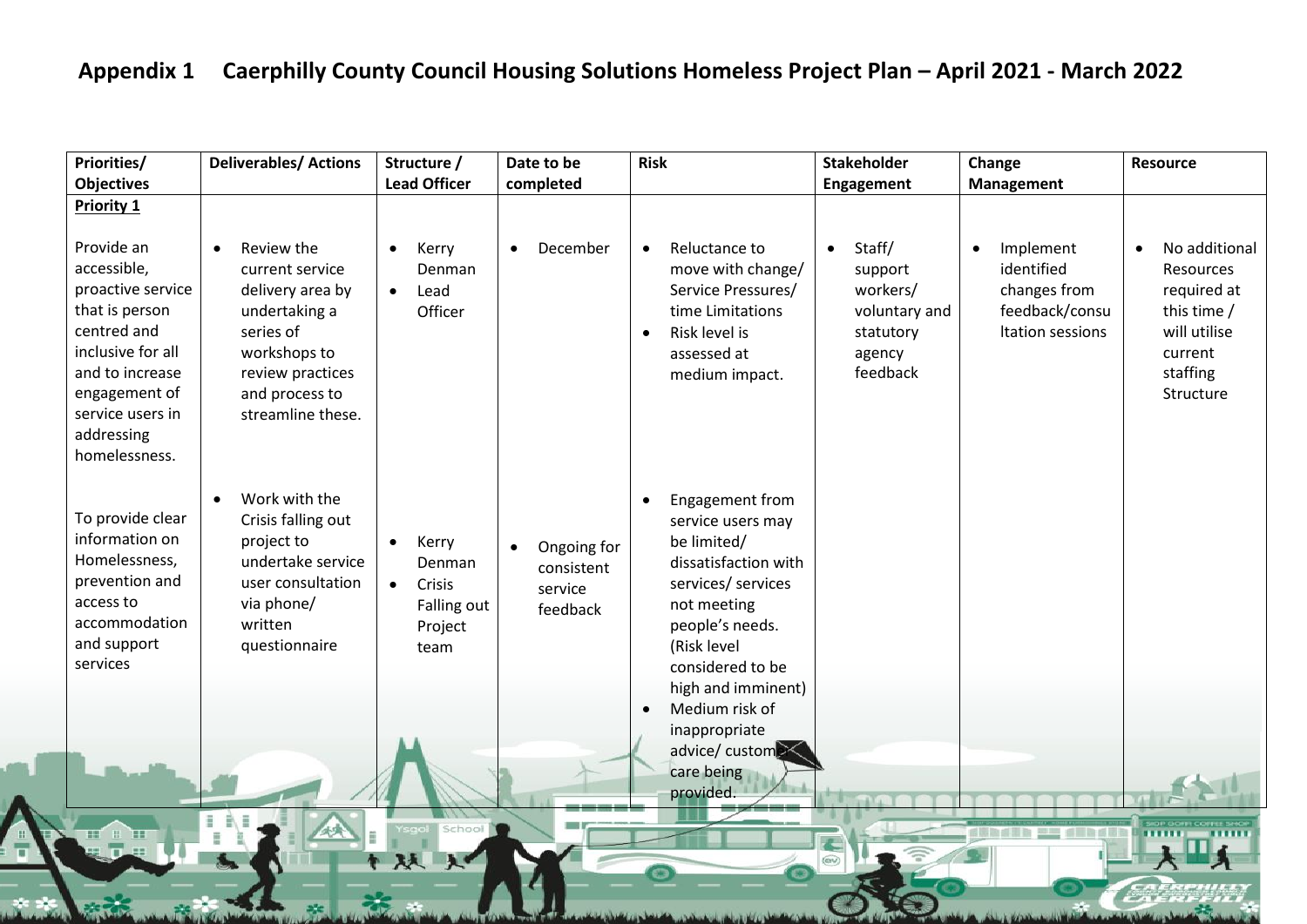| Desktop review<br>• Kerry<br>$\bullet$<br>Denman<br>assessment<br>paperwork and<br>$\bullet$ Crisis<br>framework and<br>Project<br>available<br>literature to<br>support advice | • Ongoing                 |                          |                                                                                                                                                                                                                               |
|---------------------------------------------------------------------------------------------------------------------------------------------------------------------------------|---------------------------|--------------------------|-------------------------------------------------------------------------------------------------------------------------------------------------------------------------------------------------------------------------------|
|                                                                                                                                                                                 |                           |                          |                                                                                                                                                                                                                               |
|                                                                                                                                                                                 | - 11                      |                          |                                                                                                                                                                                                                               |
| adi School<br>从火                                                                                                                                                                | $-1$ . Consequently, $-1$ | $\overline{\phantom{a}}$ | ding the second service of the service of the service of the service of the service of the service of the service of the service of the service of the service of the service of the service of the service of the service of |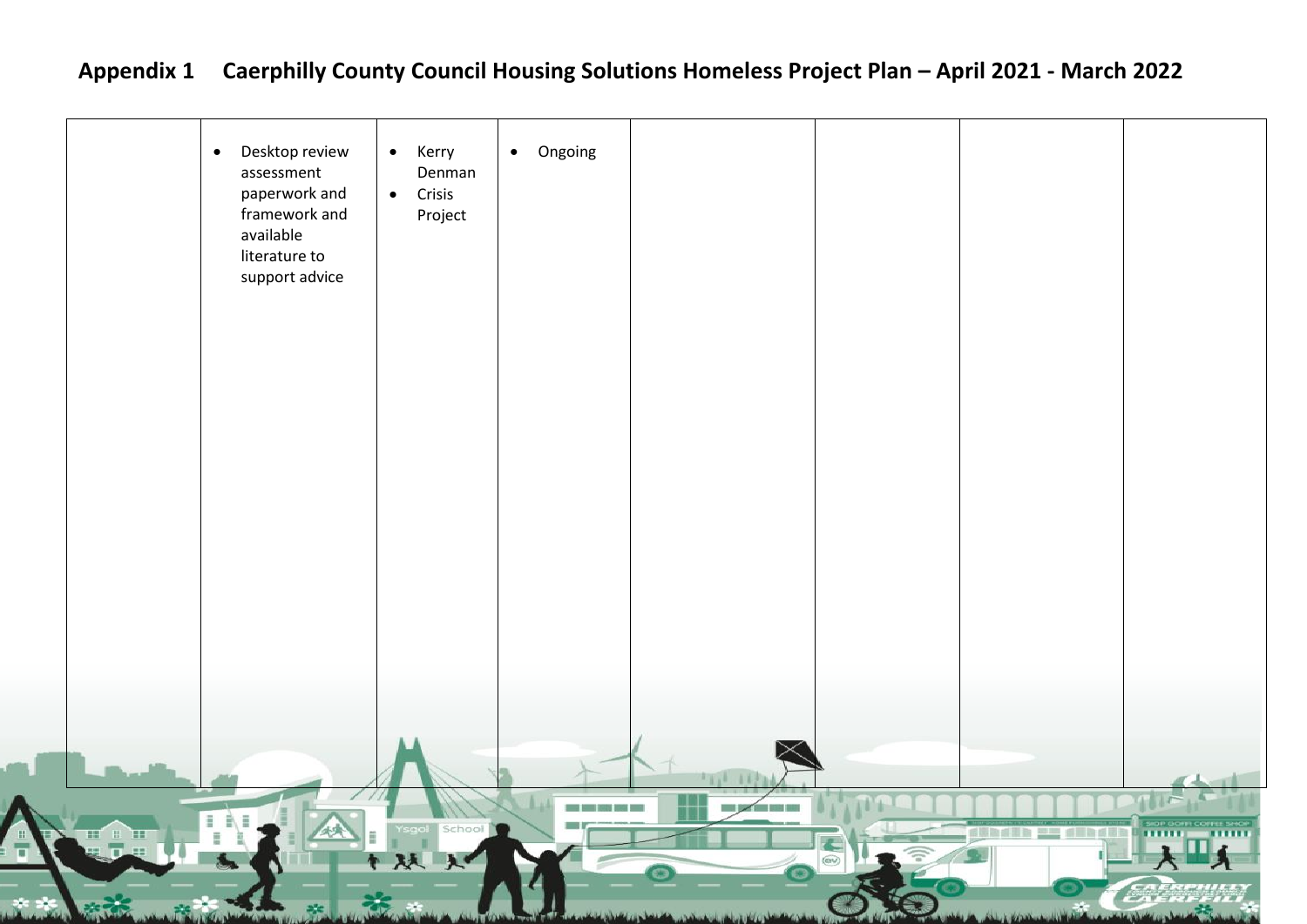| <b>Priorities/</b>                                               | <b>Deliverables/ Actions</b>                                                       | Structure /<br><b>Lead Officer</b>                                   | Date to be<br>completed | <b>Risk</b>                                                                                                                                                               | <b>Stakeholder</b>                                                                                                                                                   | Change                                                                                                                                                                | <b>Resource</b>                                                                                                 |
|------------------------------------------------------------------|------------------------------------------------------------------------------------|----------------------------------------------------------------------|-------------------------|---------------------------------------------------------------------------------------------------------------------------------------------------------------------------|----------------------------------------------------------------------------------------------------------------------------------------------------------------------|-----------------------------------------------------------------------------------------------------------------------------------------------------------------------|-----------------------------------------------------------------------------------------------------------------|
| <b>Objectives</b><br><b>Priority 2</b>                           |                                                                                    |                                                                      |                         |                                                                                                                                                                           | Engagement                                                                                                                                                           | <b>Management</b>                                                                                                                                                     |                                                                                                                 |
| Reduce/ Address<br>Rough Sleeping<br>and Repeat<br>Presentations | <b>Review Data</b><br>$\bullet$<br>recording<br>mechanisms                         | Kerry<br>$\bullet$<br>Denman                                         | Ongoing                 | Increase in Rough<br>$\bullet$<br>sleeping - Risk<br>level medium.                                                                                                        | • Cornerstone<br>/ Probation /<br>Those<br>identified as<br>Rough<br>sleeping /<br>repeat<br>presenters /<br>Crisis project<br>and shelter<br>take notice<br>project | As we identify<br>$\bullet$<br>rough sleepers,<br>we may need to<br>modify access<br>to<br>accommodation<br>/ support<br>service as we<br>move through<br>the project | Increase in<br>Emergency<br>accommodat<br>ion stock<br>profile.                                                 |
|                                                                  | Ensure we tackle<br>$\bullet$<br>route cause of<br><b>Rough Sleeping</b>           | Kerry<br>$\bullet$<br>Denman<br>With<br>$\bullet$<br>project<br>team |                         | Complex<br>$\bullet$<br>presenting needs<br>and current EA<br>units not being<br>able to manage<br>these. Risk level<br>High and imminent<br>Delayed Move on<br>$\bullet$ |                                                                                                                                                                      |                                                                                                                                                                       | Increase in<br>$\bullet$<br>possible<br>costs for<br>Emergency<br>accommodat<br>ion units to<br>meet<br>demand. |
|                                                                  | Review data on<br>$\bullet$<br>repeat<br>presentation<br>cases and route<br>causes | Kerry<br>$\bullet$<br>Denman                                         |                         | due to lack of<br>properties. Risk<br>level high and<br>imminent.                                                                                                         |                                                                                                                                                                      |                                                                                                                                                                       |                                                                                                                 |
|                                                                  |                                                                                    | School                                                               |                         |                                                                                                                                                                           |                                                                                                                                                                      | ithath <u>an</u> dheile tinni                                                                                                                                         |                                                                                                                 |
|                                                                  |                                                                                    | 双火                                                                   |                         |                                                                                                                                                                           |                                                                                                                                                                      |                                                                                                                                                                       |                                                                                                                 |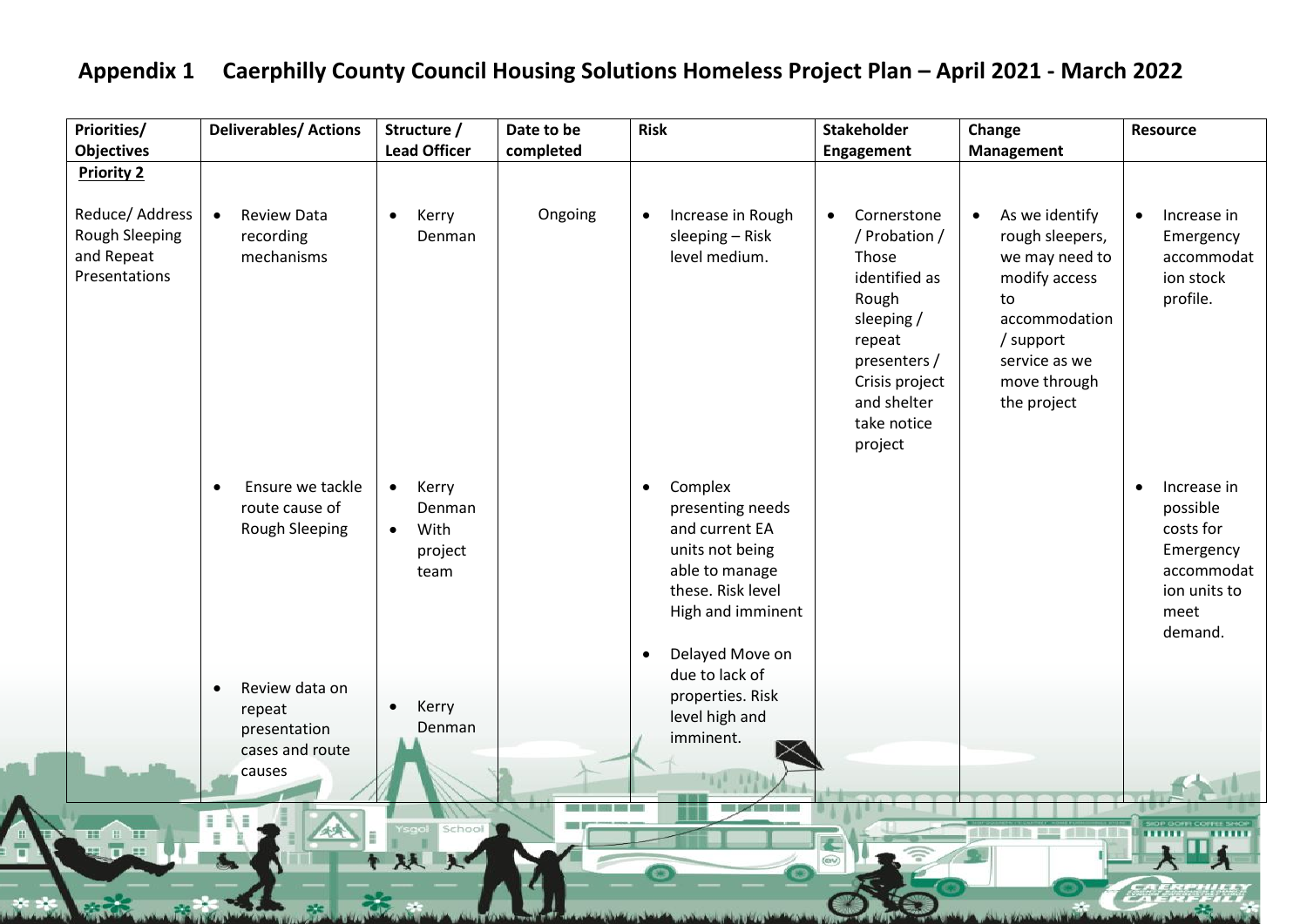| Consider future<br>$\bullet$<br>service<br>commissioning to<br>ensure<br>accommodation<br>and support<br>needs can be met | Kerry<br>$\bullet$<br>Denman<br>in<br>conjuncti<br>on with<br>Shelly<br>Jones HSG<br>lead | Current models of<br>$\bullet$<br>accommodation do<br>not support Rapid<br>rehousing and<br>Housing first<br>models. Risk level<br>High and<br>imminent.<br>RSL partners may<br>$\bullet$<br>not be on board to<br>work with models /<br>support agencies<br>may not be<br>commissioned to<br>the level that we<br>require to succeed<br>with these models<br>- Risk level<br>medium. |  |  |
|---------------------------------------------------------------------------------------------------------------------------|-------------------------------------------------------------------------------------------|---------------------------------------------------------------------------------------------------------------------------------------------------------------------------------------------------------------------------------------------------------------------------------------------------------------------------------------------------------------------------------------|--|--|
|---------------------------------------------------------------------------------------------------------------------------|-------------------------------------------------------------------------------------------|---------------------------------------------------------------------------------------------------------------------------------------------------------------------------------------------------------------------------------------------------------------------------------------------------------------------------------------------------------------------------------------|--|--|

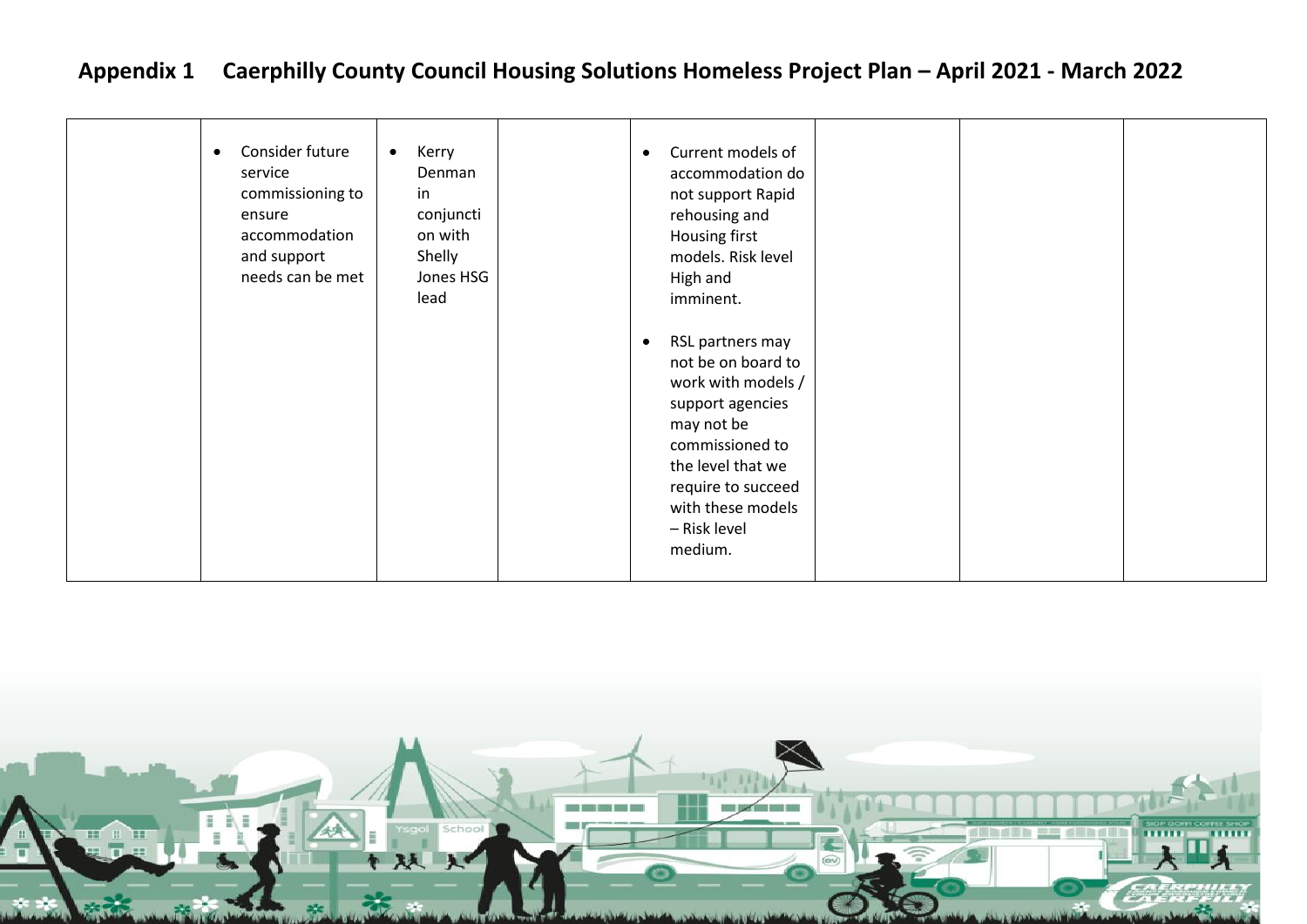| <b>Priorities/</b><br><b>Objectives</b>                                                    | <b>Deliverables/Actions</b>                                                                                                                                                        | Structure /<br><b>Lead Officer</b> | Date to be<br>completed         | <b>Risk</b>                                                                                                                                                                                                                                                                                                                                        | Stakeholder<br>Engagement                                                                                                                               | Change<br>Management | <b>Resource</b>                                                                                                                    |
|--------------------------------------------------------------------------------------------|------------------------------------------------------------------------------------------------------------------------------------------------------------------------------------|------------------------------------|---------------------------------|----------------------------------------------------------------------------------------------------------------------------------------------------------------------------------------------------------------------------------------------------------------------------------------------------------------------------------------------------|---------------------------------------------------------------------------------------------------------------------------------------------------------|----------------------|------------------------------------------------------------------------------------------------------------------------------------|
| <b>Priority 3</b><br>Re focus on<br>Prevention and<br>increasing<br>successful<br>outcomes | Hold workshops<br>$\bullet$<br>to remind staff of<br>the prevention<br>tools available<br>within CCBC and<br>continue to<br>develop Key<br>prevention<br>toolkits and<br>pathways. | Kerry<br>$\bullet$<br>Denman       | • September<br>2021/<br>Ongoing | May identify that<br>$\bullet$<br>current tools are no<br>longer effective<br>and may need<br>modification Need<br>to consider Covid<br>19 impact on some<br>prevention options<br>and tools and if<br>outcomes /<br>pathways are still<br>as successful i.e.<br>mediation. This will<br>be done through<br>data comparison.<br>Risk level medium. | Staff/<br>$\bullet$<br>statutory and<br>non-<br>statutory<br>agencies<br>attached to<br>prevention<br>options                                           |                      | Internal<br>$\bullet$<br>Resources<br>will be<br>utilised with<br>no additional<br>resources<br>being<br>required at<br>this time. |
|                                                                                            |                                                                                                                                                                                    |                                    |                                 | RSL landlords may<br>$\bullet$<br>not have consistent<br>approaches /<br>different views on<br>course of action to<br>take.                                                                                                                                                                                                                        | <b>RSL partners</b><br>through<br>operational<br>(monthly)and<br>strategic<br>steering<br>group<br>(quarterly) to<br>tackle and<br>address key<br>leas. |                      | Financial<br>$\bullet$<br>impact on<br>current HSG<br>award may<br>be identified.                                                  |
|                                                                                            |                                                                                                                                                                                    | 人人                                 | School<br>入                     |                                                                                                                                                                                                                                                                                                                                                    |                                                                                                                                                         |                      |                                                                                                                                    |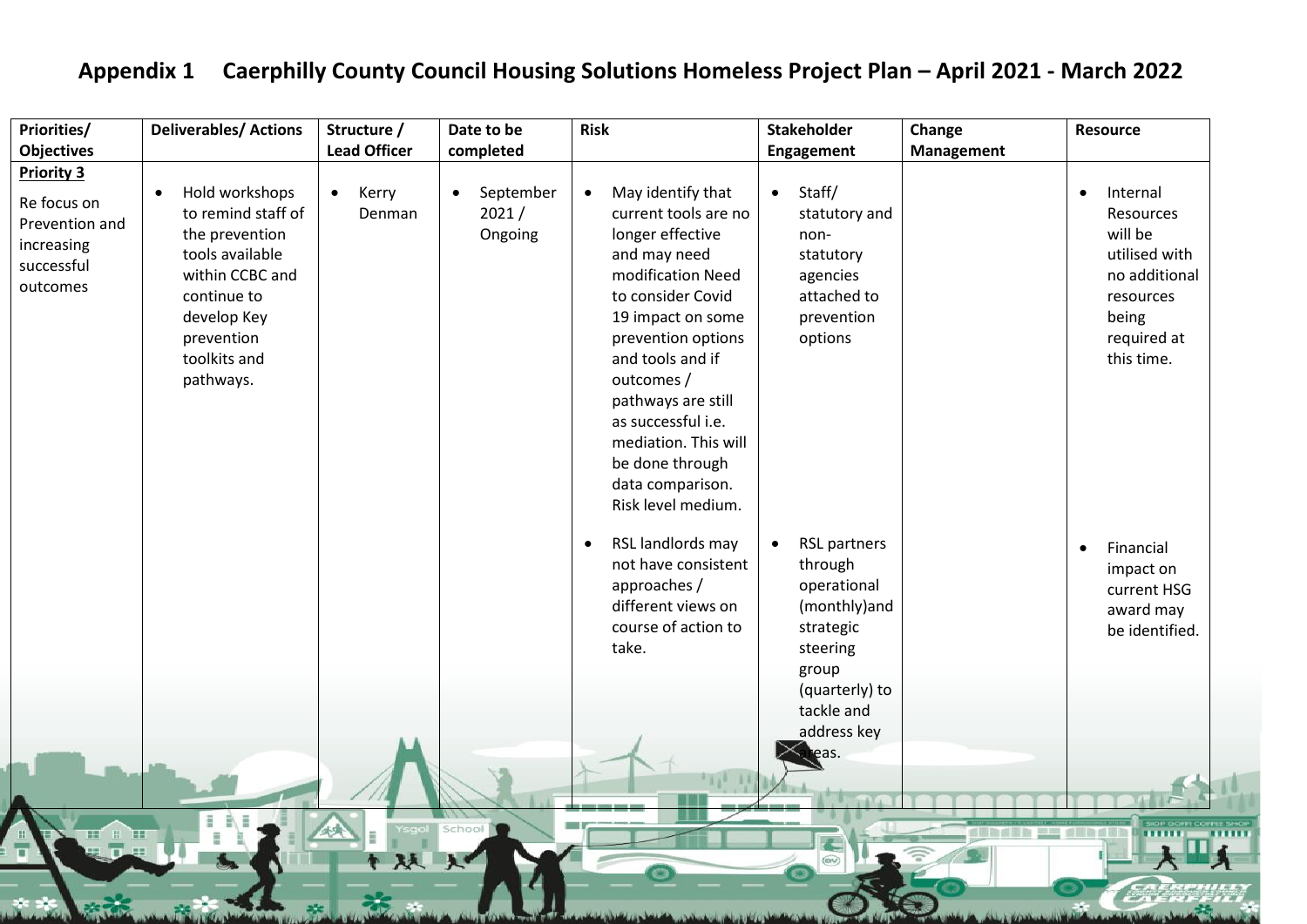| Consult with all<br>$\bullet$<br>public and private<br>landlords on<br>prevention of<br>homelessness in<br>line with Shelters<br>no eviction from<br>RSL into<br>Homelessness<br>project<br><b>Attend landlord</b><br>$\bullet$<br>forums and<br>highlight<br>homelessness | Kerry<br>$\bullet$<br>Denman<br>with<br>Byron<br>Jones<br>/David<br>Francis /<br>Kerry<br>$\bullet$<br>Denman<br>with<br>Byron<br>$\bullet$ | Ongoing<br>$\bullet$<br>Ongoing<br>$\bullet$ | PRS landlords may<br>$\bullet$<br>not wish to engage<br>or some have<br>negative view of<br>prevention / LA<br>previous negative<br>experience.<br>Medium risk.<br>Landlords may<br>$\bullet$<br>have a negative<br>view of the LA and<br>work we do / may | registered in<br>the borough.<br>Partners of<br>$\bullet$<br>forum and<br><b>NRLA</b><br>Caerphilly<br>$\bullet$<br>Keys Officer<br>As above<br>$\bullet$ |                                   |
|----------------------------------------------------------------------------------------------------------------------------------------------------------------------------------------------------------------------------------------------------------------------------|---------------------------------------------------------------------------------------------------------------------------------------------|----------------------------------------------|------------------------------------------------------------------------------------------------------------------------------------------------------------------------------------------------------------------------------------------------------------|-----------------------------------------------------------------------------------------------------------------------------------------------------------|-----------------------------------|
| services and<br>support services<br>to prevent<br>Homelessness /<br>consider a direct<br>referral pathway<br>into the service<br>for landlords who<br>identify tenancy<br>risks at an early<br>stage                                                                       | Jones                                                                                                                                       | School                                       | not want to<br>partnership work as<br>they have a<br>selection of other<br>tenants they can<br>pick. Need to break<br>down perception<br>and barriers with<br>them. Risk level<br>high                                                                     |                                                                                                                                                           | dinain <u>na</u> dinain i mm – mm |
|                                                                                                                                                                                                                                                                            | + XX X                                                                                                                                      |                                              |                                                                                                                                                                                                                                                            |                                                                                                                                                           |                                   |

The Manufacturer of the Contractor of the Contractor

A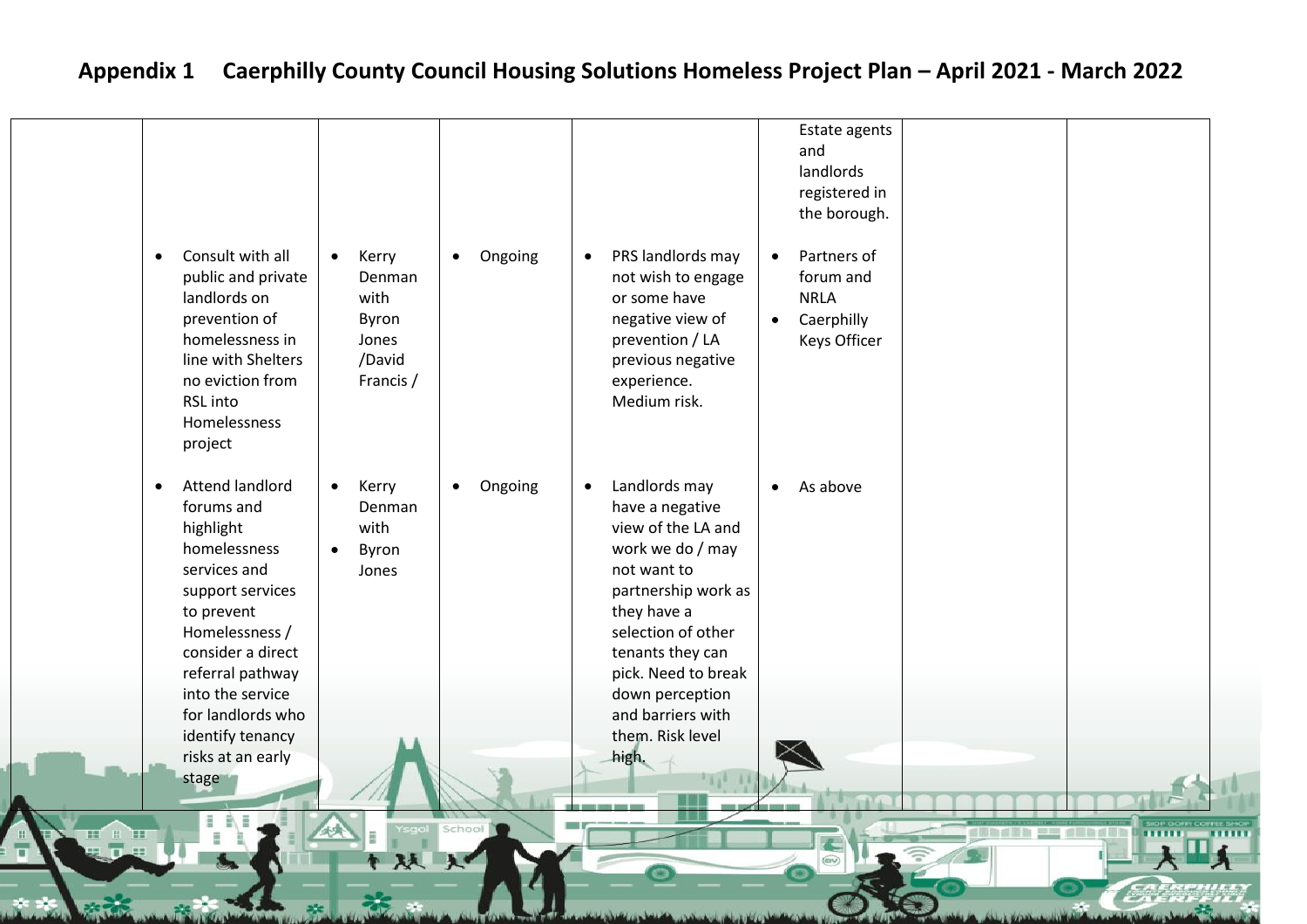| <b>Review Offender</b><br>Accommodation<br>Pathway and how<br>can we enhance<br>this $-$ consider<br>need of an<br>Offender Officer<br>within the team | Kerry<br>$\bullet$<br>Denman<br>with Sadie<br>O'Connor | November<br>2021 | Increase in<br>$\bullet$<br>Offender<br>presentations is<br>likely and increase<br>in risk factors and<br>complex needs.<br>Risk is high |  |  | Possible<br>$\bullet$<br>change /<br>increase in<br>staffing<br>structure<br>(Additional<br>officer can<br>be funded<br>via HSG) |
|--------------------------------------------------------------------------------------------------------------------------------------------------------|--------------------------------------------------------|------------------|------------------------------------------------------------------------------------------------------------------------------------------|--|--|----------------------------------------------------------------------------------------------------------------------------------|
|--------------------------------------------------------------------------------------------------------------------------------------------------------|--------------------------------------------------------|------------------|------------------------------------------------------------------------------------------------------------------------------------------|--|--|----------------------------------------------------------------------------------------------------------------------------------|

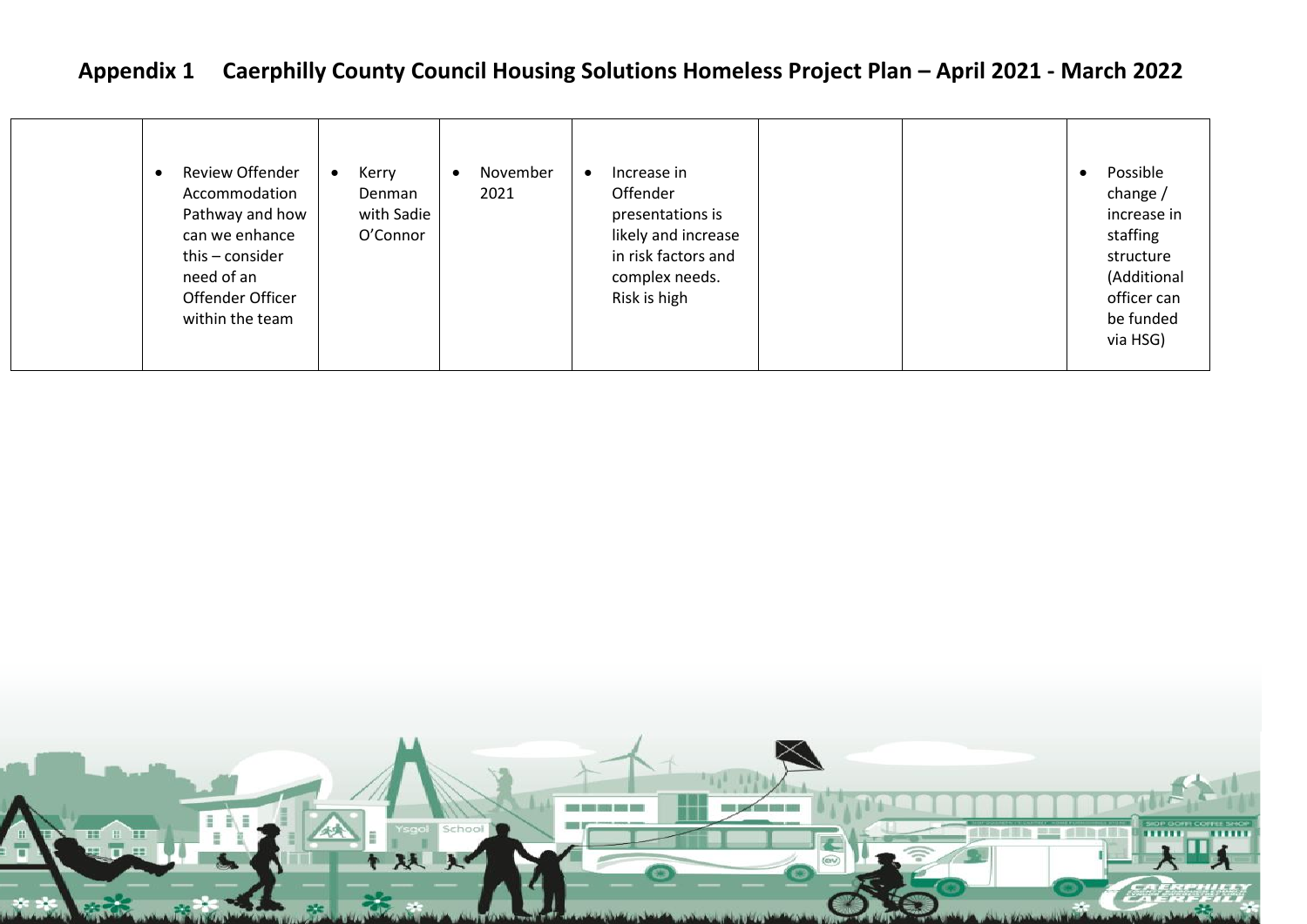| <b>Priorities/</b>                                                                      | <b>Deliverables/Actions</b>                            | <b>Structure</b>                                                 | Date to be                    | <b>Risk</b>                                                                                                                                                                | <b>Stakeholder</b>                                                                                     | Change                                                                                                                                                                                                                             | Resource                                                    |
|-----------------------------------------------------------------------------------------|--------------------------------------------------------|------------------------------------------------------------------|-------------------------------|----------------------------------------------------------------------------------------------------------------------------------------------------------------------------|--------------------------------------------------------------------------------------------------------|------------------------------------------------------------------------------------------------------------------------------------------------------------------------------------------------------------------------------------|-------------------------------------------------------------|
| <b>Objectives</b>                                                                       |                                                        | / Lead                                                           | completed                     |                                                                                                                                                                            | Engagement                                                                                             | Management                                                                                                                                                                                                                         |                                                             |
|                                                                                         |                                                        | <b>Officer</b>                                                   |                               |                                                                                                                                                                            |                                                                                                        |                                                                                                                                                                                                                                    |                                                             |
| <b>Priority 4</b><br>Investigate the<br>'Drop Out'<br>withdrawal of<br>application data | Work with the<br>Crisis Falling Out<br>project on this | Kerry<br>$\bullet$<br>Denman<br>along<br>with<br>project<br>team | Dec 21/Jan<br>$\bullet$<br>22 | May not be able to<br>$\bullet$<br>immediately<br>implement<br>recommended<br>changes to current<br>service provision /<br>available stock /<br>costs Risk level<br>medium | Partner<br>$\bullet$<br>agencies /<br>RSL / service<br>users $/$<br>voluntary<br>agencies /<br>shelter | Monthly review<br>sessions will be<br>held as<br>management<br>team and<br>possible early<br>implementation<br>of some<br>recommendatio<br>ns may be<br>undertaken to<br>improve service<br>delivery and<br>customer<br>experience | Internal<br>resource and<br>utilising the<br>Crisis project |
|                                                                                         |                                                        |                                                                  |                               |                                                                                                                                                                            |                                                                                                        |                                                                                                                                                                                                                                    |                                                             |
|                                                                                         |                                                        |                                                                  |                               |                                                                                                                                                                            |                                                                                                        |                                                                                                                                                                                                                                    |                                                             |

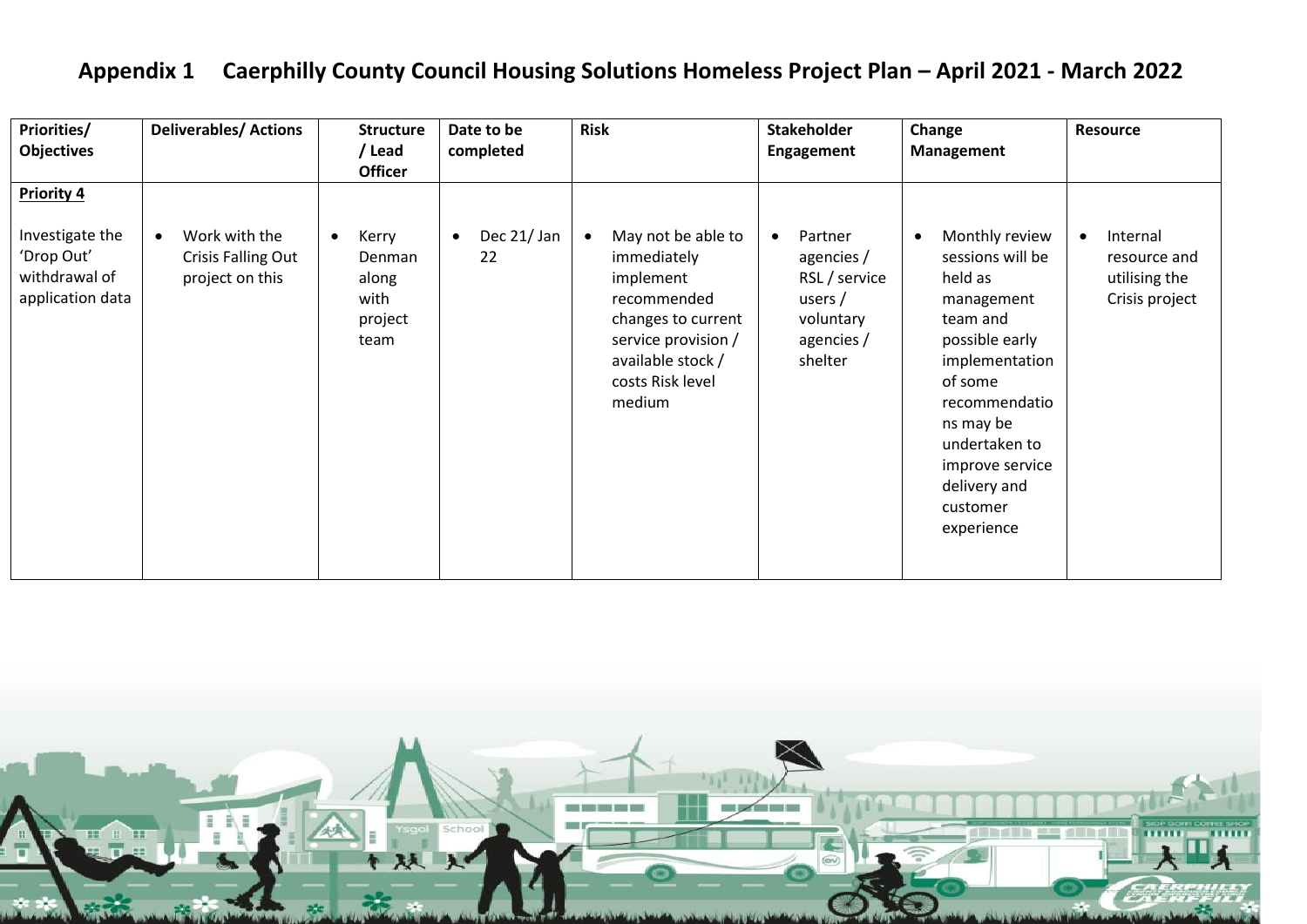| Priorities/<br><b>Objectives</b>                                                                                                                                                              | <b>Deliverables/ Actions</b>                                                                                                                       | Structure /<br><b>Lead Officer</b>                                        | Date to be<br>completed                 | <b>Risk</b>                                                                                                              | <b>Stakeholder</b><br>Engagement                        | Change<br>Management                                                                                                                                           | <b>Resource</b>                                                                   |
|-----------------------------------------------------------------------------------------------------------------------------------------------------------------------------------------------|----------------------------------------------------------------------------------------------------------------------------------------------------|---------------------------------------------------------------------------|-----------------------------------------|--------------------------------------------------------------------------------------------------------------------------|---------------------------------------------------------|----------------------------------------------------------------------------------------------------------------------------------------------------------------|-----------------------------------------------------------------------------------|
| <b>Priority 5</b>                                                                                                                                                                             |                                                                                                                                                    |                                                                           |                                         |                                                                                                                          |                                                         |                                                                                                                                                                |                                                                                   |
| Maximise access<br>to appropriate<br>support services<br>and increase the<br>provision of<br>more inclusive<br>housing models<br>through Housing<br>First / Rapid<br>Rehousing /<br>Assertive | To review current<br>$\bullet$<br>support services<br>available in the<br>borough and<br>ensure they<br>respond to<br>current<br>presenting needs. | $\bullet$<br>Kerry<br>Denman<br>with SP<br>manager<br>Shelly<br>Jones     | Jan 2022<br>$\bullet$                   | May not be able to<br>$\bullet$<br>meet demand or<br>have the specialist<br>services readily<br>available for<br>access. | Supporting<br>$\bullet$<br>People and<br>Providers      | May need to<br>$\bullet$<br>look at<br>restructure/re<br>alignment of<br>service<br>provision to<br>meet the<br>immediate<br>presenting need<br>where possible | Use of<br>$\bullet$<br>current<br>resources<br>and re<br>alignment of<br>services |
| Outreach, to be<br>able to meet<br>and address<br>those presenting<br>with Complex<br>needs.                                                                                                  | To maximise<br>$\bullet$<br>publicity of<br>support services.                                                                                      | Shelly<br>$\bullet$<br>Jones<br>/Kerry<br>Denman<br>with<br>Media<br>team | Ongoing<br>$\bullet$                    |                                                                                                                          | Media team<br>$\bullet$                                 |                                                                                                                                                                |                                                                                   |
|                                                                                                                                                                                               | To link in and<br>$\bullet$<br>partner Caerphilly<br>Cares and<br>consider a referral<br>pathway for<br>advice and<br>support or co                | Kerry<br>$\bullet$<br>Denman                                              | August<br>$\bullet$<br>2021/<br>Ongoing |                                                                                                                          | Caerphilly<br>$\bullet$<br>Cares<br>Manager and<br>team |                                                                                                                                                                |                                                                                   |
|                                                                                                                                                                                               | locate an advice<br>officer if needed.                                                                                                             |                                                                           |                                         |                                                                                                                          |                                                         |                                                                                                                                                                |                                                                                   |
|                                                                                                                                                                                               |                                                                                                                                                    | seal School<br>双                                                          |                                         |                                                                                                                          | (ev)                                                    | 点面数点面包                                                                                                                                                         | 1000000                                                                           |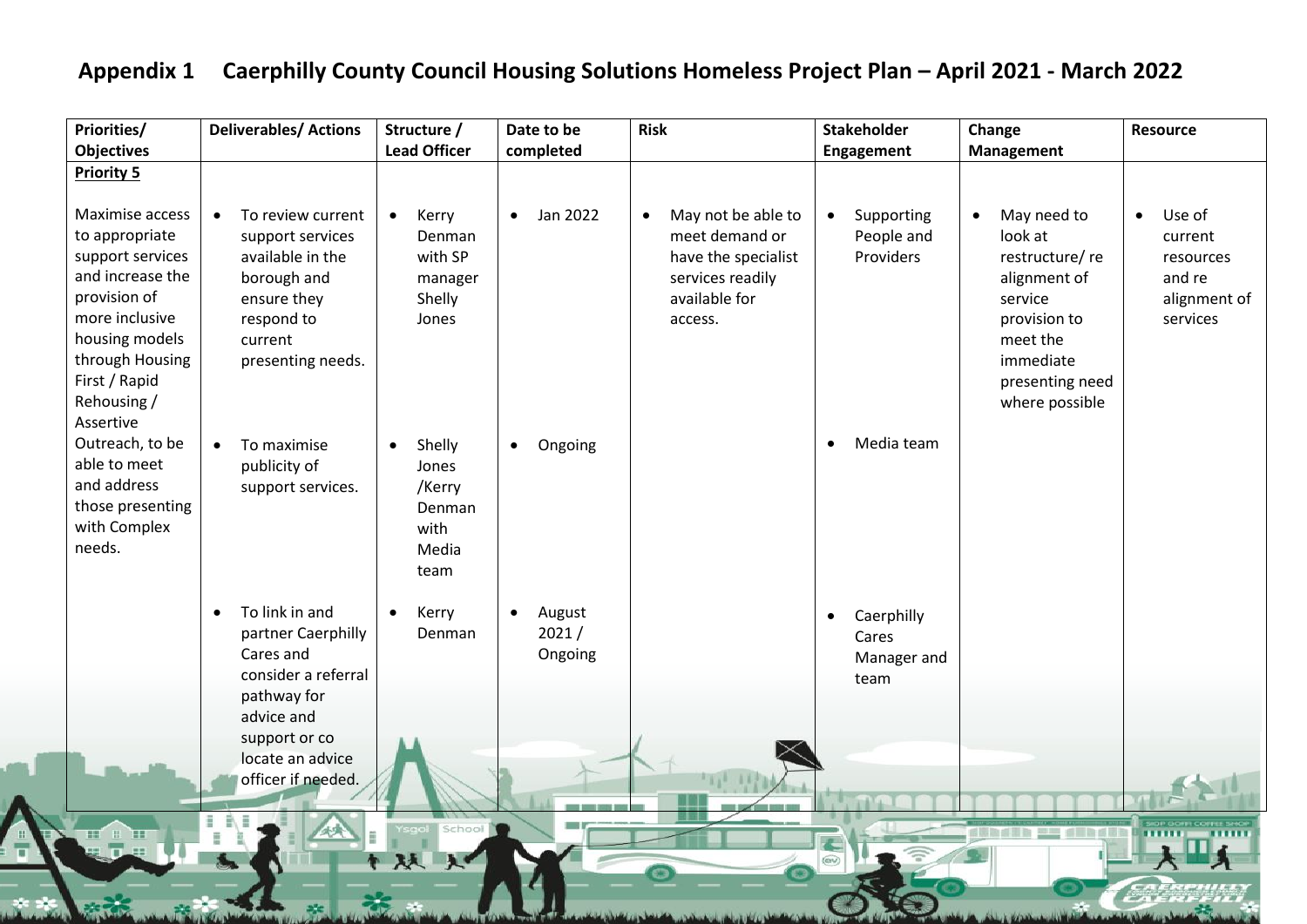| To engage RSL<br>partners to<br>deliver properties<br>Housing First /<br>Rapid rehousing<br>scheme                                                                                | Ongoing<br>$\bullet$<br>and to<br>incorporate<br>in Rapid<br>Rehousing<br>Transitional<br>Plan | Some partners may<br>$\bullet$<br>be averse to<br>working with the<br>model due to the<br>possible complex<br>needs of clients<br>and former<br>tenancy history.                                                                                      | RSL partners<br>and potential<br>PRS landlords           |  |
|-----------------------------------------------------------------------------------------------------------------------------------------------------------------------------------|------------------------------------------------------------------------------------------------|-------------------------------------------------------------------------------------------------------------------------------------------------------------------------------------------------------------------------------------------------------|----------------------------------------------------------|--|
| To look at the<br>$\bullet$<br>future needs of<br>supported<br>accommodation<br>to ensure that<br>within the<br>borough we have<br>units available to<br>meet presenting<br>needs | November<br>December<br>2021                                                                   | Stock availability<br>$\bullet$<br>Medium risk<br>$\bullet$<br>Funding resources<br>٠<br>and time, it may<br>take to commission<br>services / acquire<br>suitable<br>accommodation<br>units can impact<br>success and cause<br>delays. Medium<br>Risk | Supporting<br>$\bullet$<br>People<br>Manager and<br>team |  |

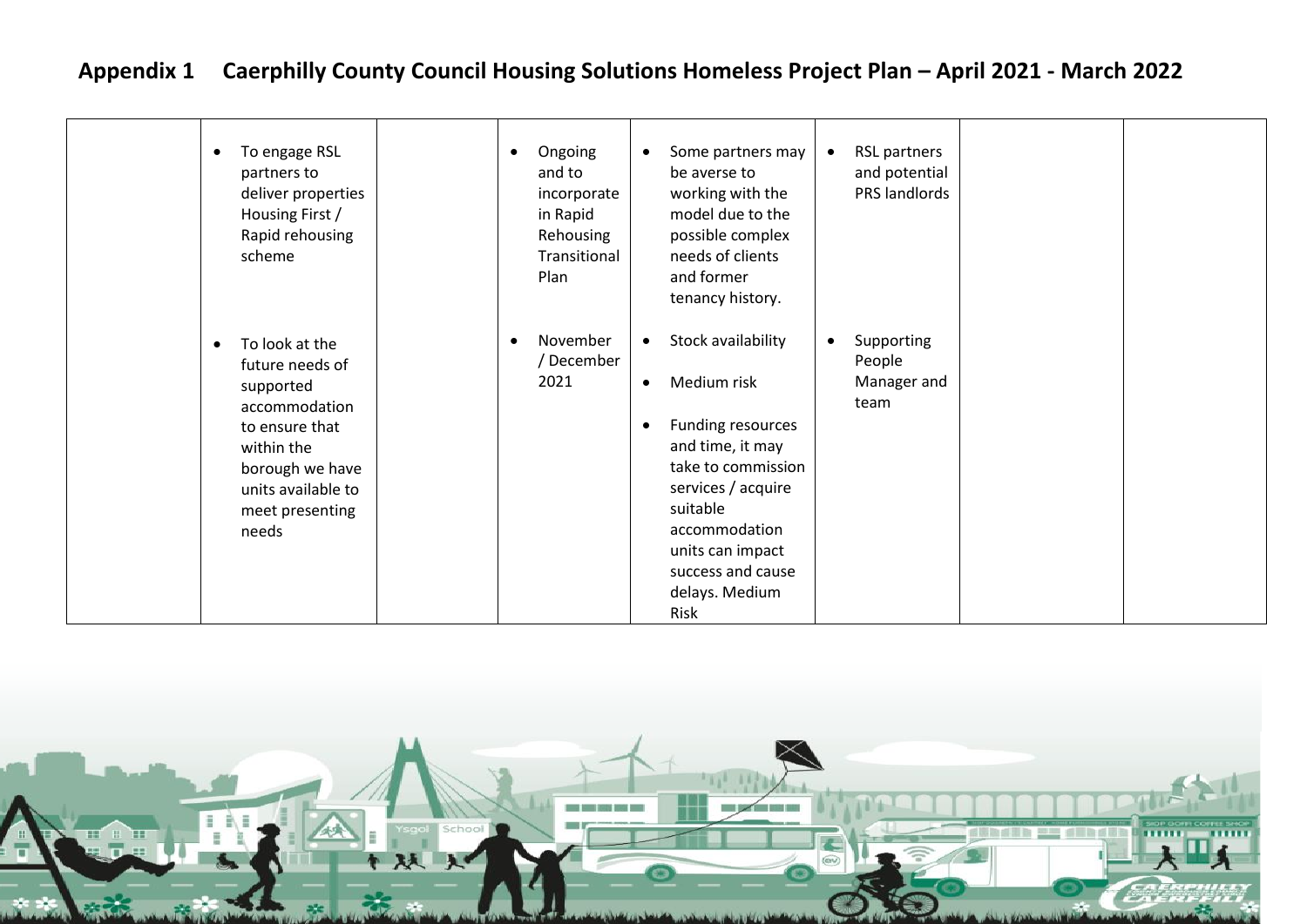| <b>Priorities/</b><br><b>Objectives</b>                                                                                | <b>Deliverables/ Actions</b>                                                                                                                           | Structure /<br><b>Lead Officer</b>                  | Date to be<br>completed      | <b>Risk</b>                                                                                                                                                         | <b>Stakeholder</b><br>Engagement           | Change<br>Management                                                                                                                                   | <b>Resource</b>                                                                                                  |
|------------------------------------------------------------------------------------------------------------------------|--------------------------------------------------------------------------------------------------------------------------------------------------------|-----------------------------------------------------|------------------------------|---------------------------------------------------------------------------------------------------------------------------------------------------------------------|--------------------------------------------|--------------------------------------------------------------------------------------------------------------------------------------------------------|------------------------------------------------------------------------------------------------------------------|
| <b>Priority 6</b>                                                                                                      |                                                                                                                                                        |                                                     |                              |                                                                                                                                                                     |                                            |                                                                                                                                                        |                                                                                                                  |
| <b>Review Current</b><br>Emergency<br>accommodation<br>provision,<br>pathway and<br>risk<br>management<br>practices to | To hold<br>$\bullet$<br>workshops with<br>staff.                                                                                                       | $\bullet$<br>Kerry<br>Denman<br>with Lee<br>Clapham | January<br>$\bullet$<br>2022 | Current practices/<br>$\bullet$<br>process may be<br>compounding<br>issues. Staff may<br>not be adequately<br>trained.<br>High Risk.<br>$\bullet$                   | Staff /<br>$\bullet$<br>Support<br>workers | May need to<br>$\bullet$<br>adopt process<br>and pathways<br>as any barriers<br>are identified<br>and adapt any<br>additional work<br>plan to fit this | Financial and<br>$\bullet$<br>additional<br>building<br>resources<br>may be<br>required for<br>future<br>growth. |
| ensure that we<br>are making best<br>use of resource<br>and<br>maximisation of<br>move on                              | Profile<br>$\bullet$<br>accommodation<br>provisions and<br>identify gaps in<br>risk management<br>and support<br>available to<br>sustain<br>placements | Lee<br>$\bullet$<br>Clapham                         | January<br>$\bullet$<br>2022 | Available stock<br>$\bullet$<br>provision is not as<br>we would want<br>and reliant on Bed<br>and Breakfast units<br>which vary in<br>standard. High Risk           | Desktop and<br>$\bullet$<br>landlords      |                                                                                                                                                        |                                                                                                                  |
|                                                                                                                        | Identify gaps in<br>$\bullet$<br>provision and<br>consider for<br>future need and<br>planning                                                          | Kerry<br>$\bullet$<br>Denman                        | Ongoing<br>$\bullet$         | May not be able to<br>$\bullet$<br>provide what is<br>required via<br>funding /<br>commissioning or<br>support of<br>emergency<br>accommodation<br>units. High Risk | Desktop<br>$\bullet$<br>consultation       |                                                                                                                                                        |                                                                                                                  |
|                                                                                                                        |                                                                                                                                                        | School                                              |                              |                                                                                                                                                                     |                                            | dunded <b>by death</b>                                                                                                                                 |                                                                                                                  |
| <b>22 2 22 33</b>                                                                                                      |                                                                                                                                                        | $\lambda \lambda$<br>廴                              |                              |                                                                                                                                                                     |                                            |                                                                                                                                                        | 1000000                                                                                                          |
|                                                                                                                        |                                                                                                                                                        |                                                     |                              |                                                                                                                                                                     |                                            |                                                                                                                                                        |                                                                                                                  |

**Contract of the Contract of the Contract of the Contract of the Contract of the Contract of the Contract of the Contract of the Contract of the Contract of the Contract of the Contract of the Contract of the Contract of t**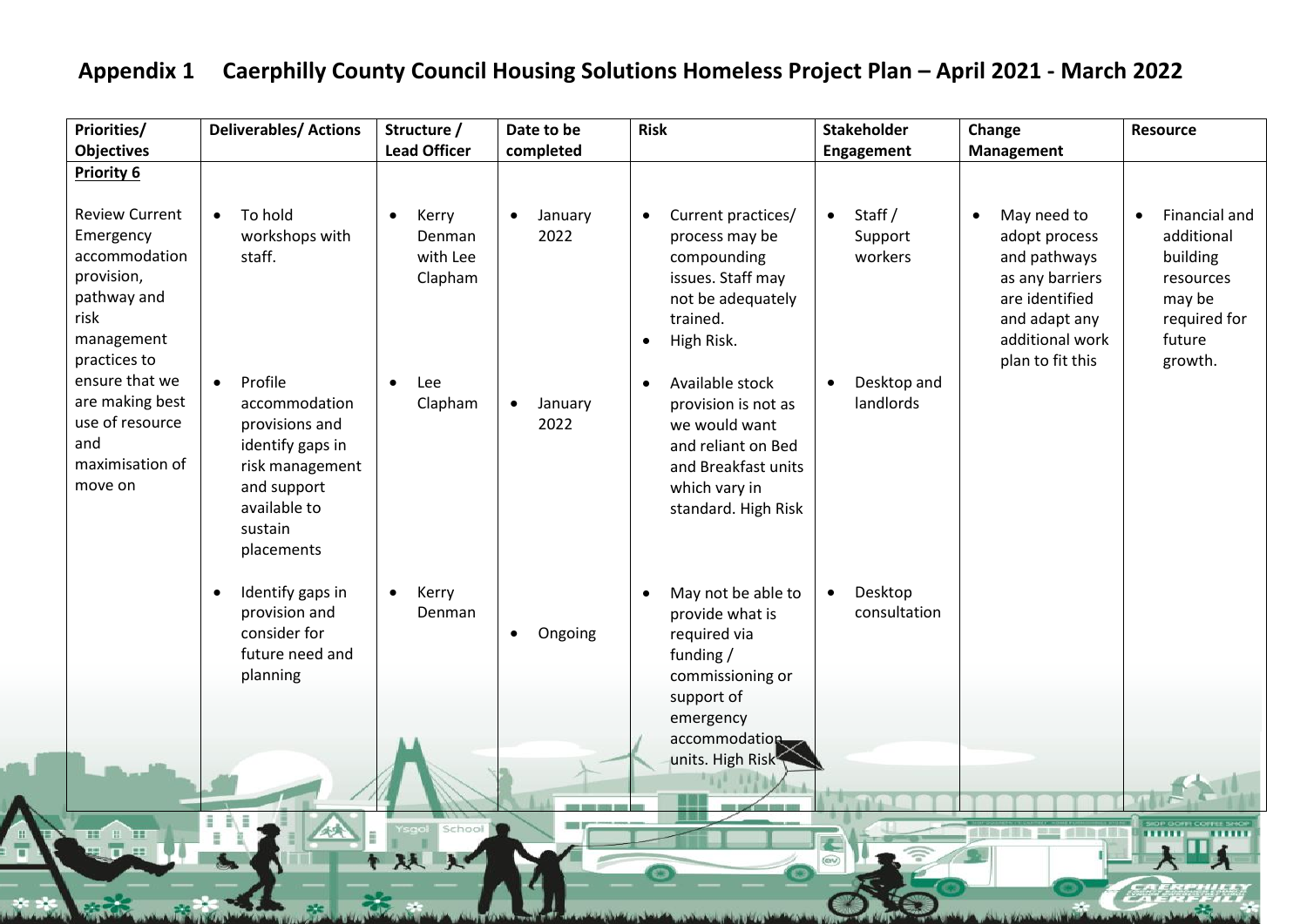| have regard for<br>types of<br>the WG Homeless<br>accommodation<br>within areas<br><b>Action Group</b><br>focus on LA'S<br>proving difficult to<br>move forward and<br>having multi<br>implement.<br>agency<br>assessment and<br>accommodation<br>Demand for more<br>complex units may<br>centres).<br>not be viable. High<br>Risk | (NB whilst<br>$\bullet$<br>undertaking this | Members may be<br>objective to certain |  |  |
|------------------------------------------------------------------------------------------------------------------------------------------------------------------------------------------------------------------------------------------------------------------------------------------------------------------------------------|---------------------------------------------|----------------------------------------|--|--|
|------------------------------------------------------------------------------------------------------------------------------------------------------------------------------------------------------------------------------------------------------------------------------------------------------------------------------------|---------------------------------------------|----------------------------------------|--|--|

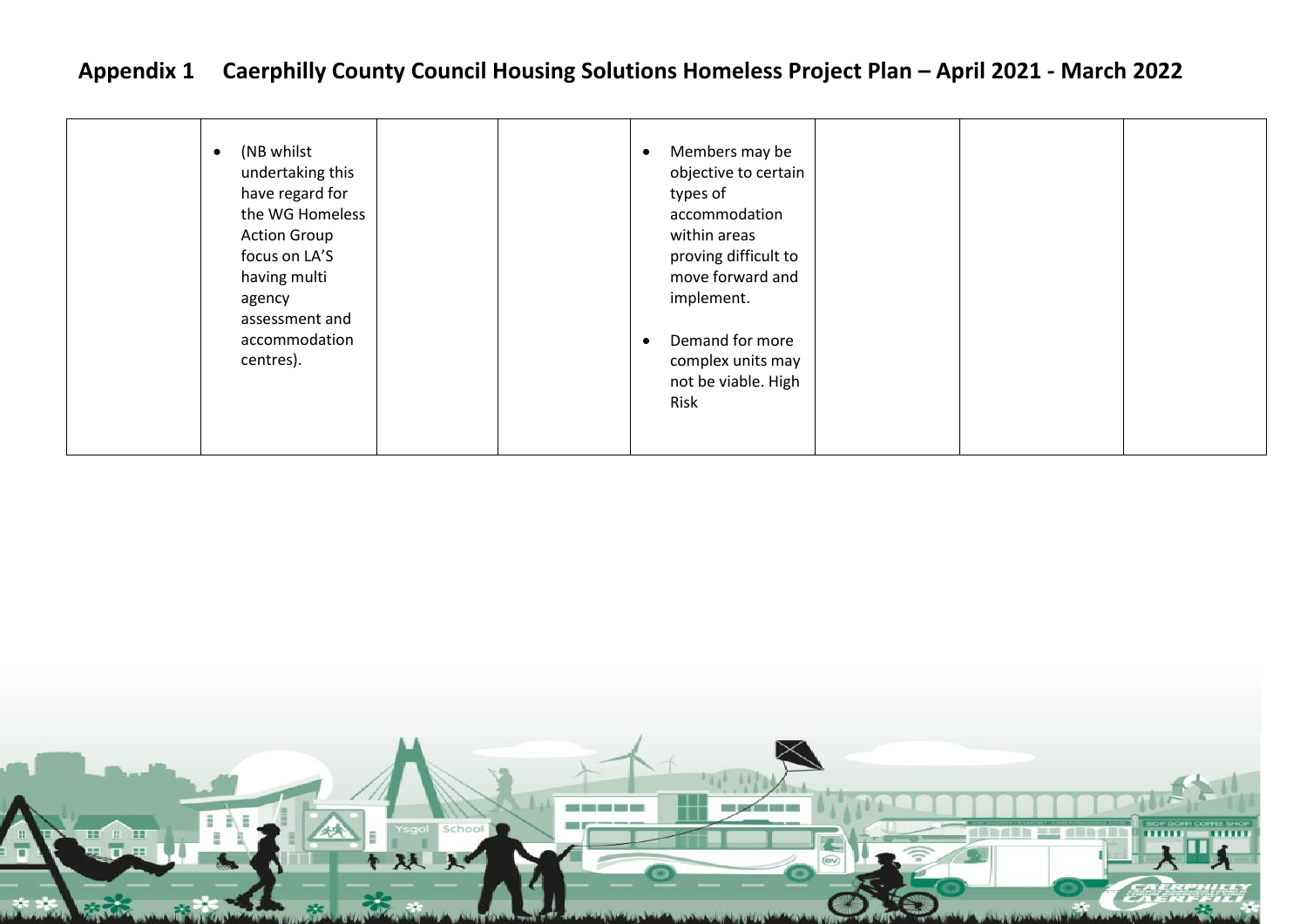| Priorities/                                                                                                                                                                                                 | <b>Deliverables/ Actions</b>                                                                        | Structure /                  | Date to be           | <b>Risk</b>                                                                                                                                                                                                                                                                                                                                                                                                                                                                     | <b>Stakeholder</b>               | Change            | <b>Resource</b>                               |
|-------------------------------------------------------------------------------------------------------------------------------------------------------------------------------------------------------------|-----------------------------------------------------------------------------------------------------|------------------------------|----------------------|---------------------------------------------------------------------------------------------------------------------------------------------------------------------------------------------------------------------------------------------------------------------------------------------------------------------------------------------------------------------------------------------------------------------------------------------------------------------------------|----------------------------------|-------------------|-----------------------------------------------|
| <b>Objectives</b>                                                                                                                                                                                           |                                                                                                     | <b>Lead Officer</b>          | completed            |                                                                                                                                                                                                                                                                                                                                                                                                                                                                                 | Engagement                       | <b>Management</b> |                                               |
| <b>Priority 7</b>                                                                                                                                                                                           |                                                                                                     |                              |                      |                                                                                                                                                                                                                                                                                                                                                                                                                                                                                 |                                  |                   |                                               |
| Work with RSL<br>partners and<br>private landlords<br>to prevent<br>homelessness<br>and promote<br>sustainable<br>tenancies and<br>increase the<br>access and<br>availability into<br>this<br>accommodation | Arrange meetings<br>$\bullet$<br>with RSL partners<br>/ set up pathways<br>and review key<br>issues | Kerry<br>$\bullet$<br>Denman | Ongoing<br>$\bullet$ | Level of tenants at<br>$\bullet$<br>risk may be high<br>and levels of<br>arrears or ASB may<br>be unpreventable.<br><b>High Risk</b><br>Availability of 1<br>$\bullet$<br>bed<br>accommodation is<br>still an issue and<br>whilst phase two<br>fun to bring on<br>additional units is<br>moving forward<br>this is not<br>immediate and<br>volume is small in<br>comparison to<br>demand. Current<br>lettings policy can<br>exclude the most<br>vulnerable /<br>general housing | <b>RSL partners</b><br>$\bullet$ |                   | No extra<br>$\bullet$<br>resource<br>required |
|                                                                                                                                                                                                             |                                                                                                     |                              |                      | may not be the<br>right option for                                                                                                                                                                                                                                                                                                                                                                                                                                              |                                  |                   |                                               |
|                                                                                                                                                                                                             |                                                                                                     |                              |                      | some. High Risk                                                                                                                                                                                                                                                                                                                                                                                                                                                                 |                                  |                   |                                               |
| .                                                                                                                                                                                                           |                                                                                                     | School<br>双火                 |                      |                                                                                                                                                                                                                                                                                                                                                                                                                                                                                 |                                  | (東部城東部 四三 城田野城東部  | 3111111                                       |
|                                                                                                                                                                                                             |                                                                                                     |                              |                      |                                                                                                                                                                                                                                                                                                                                                                                                                                                                                 |                                  |                   |                                               |

program and the second program a ground in the theory

 $\overline{\mathbf{A}}$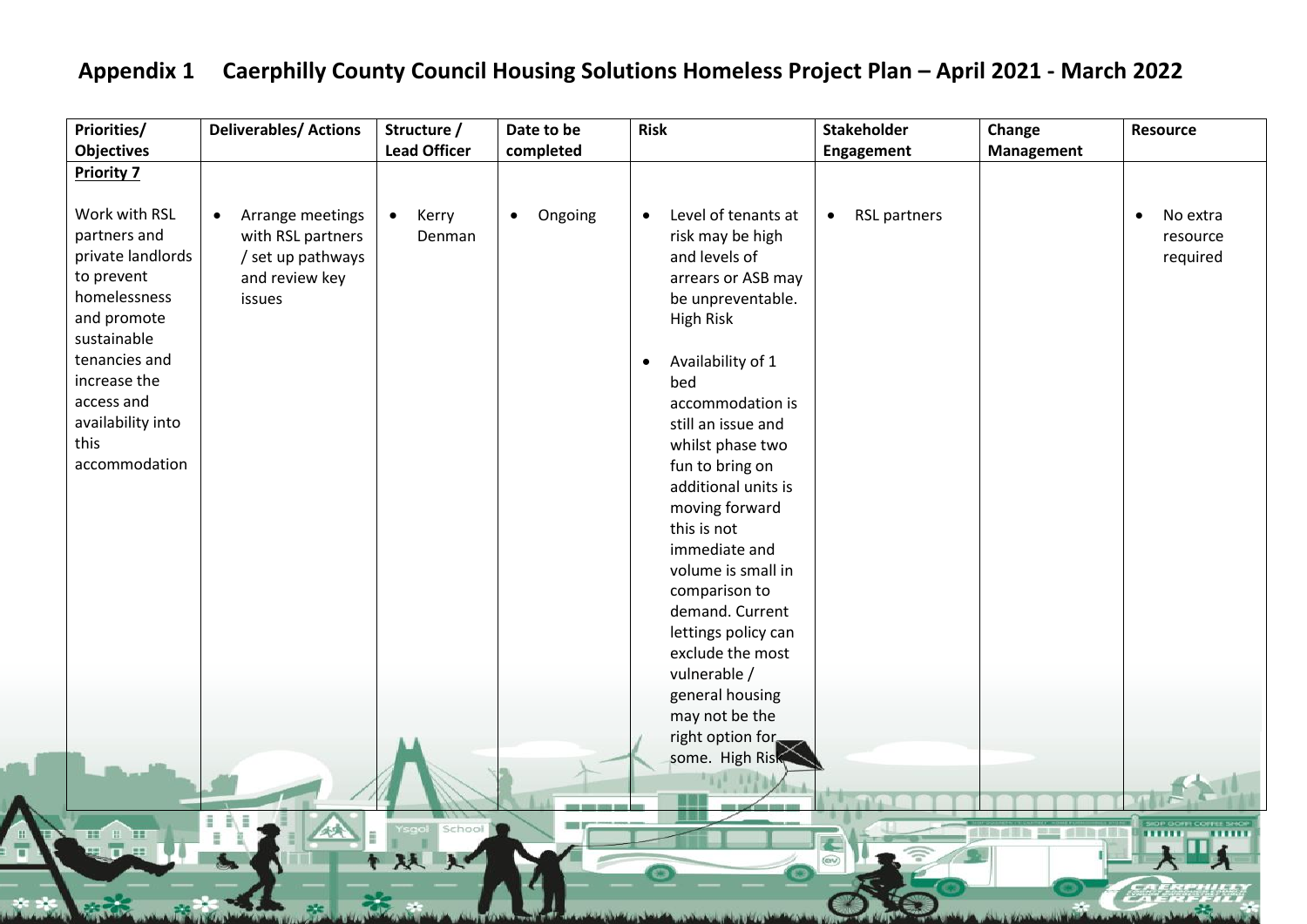| <b>Priorities/</b>                                                                           | <b>Deliverables/Actions</b>                                                                                                                                                                      | Structure /                                            | Date to be                   | <b>Risk</b>                                                                                                                                                                                                                             | <b>Stakeholder</b>                                                                                                                                                                                                                                   | Change            | <b>Resource</b>                                                                                                                                                                                   |
|----------------------------------------------------------------------------------------------|--------------------------------------------------------------------------------------------------------------------------------------------------------------------------------------------------|--------------------------------------------------------|------------------------------|-----------------------------------------------------------------------------------------------------------------------------------------------------------------------------------------------------------------------------------------|------------------------------------------------------------------------------------------------------------------------------------------------------------------------------------------------------------------------------------------------------|-------------------|---------------------------------------------------------------------------------------------------------------------------------------------------------------------------------------------------|
| <b>Objectives</b>                                                                            |                                                                                                                                                                                                  | <b>Lead Officer</b>                                    | completed                    |                                                                                                                                                                                                                                         | Engagement                                                                                                                                                                                                                                           | <b>Management</b> |                                                                                                                                                                                                   |
| <b>Priority 8</b><br>Enhance and<br>maximise the<br>current<br>Caerphilly Keys<br>PRS scheme | Promote the<br>service through<br>media avenues /<br>engage with<br>known landlords<br>to provide<br>additional units of                                                                         | Kerry<br>$\bullet$<br>Denman<br>with<br>Byron<br>Jones | Ongoing<br>$\bullet$         | May not draw any<br>$\bullet$<br>additional<br>landlords /<br>landlords with right<br>property portfolio                                                                                                                                | Media team/<br>$\bullet$<br>Current<br>Caerphilly keys<br>landlords                                                                                                                                                                                  |                   | No additional<br>$\bullet$<br>resource<br>required.                                                                                                                                               |
|                                                                                              | the scheme<br>Consider how the<br>$\bullet$<br>scheme could<br>evolve and<br>provide more<br>services (have<br>regard to WG<br>Social letting<br>agency pilot) and<br>bring services in<br>house |                                                        | Jan/Feb<br>$\bullet$<br>2022 | May be financial<br>$\bullet$<br>constraints if<br>incentives/<br>packages to bring<br>landlords on board<br>is a barrier/ may<br>not be able to<br>meet landlords'<br>unrealistic<br>expectations on<br>service delivery for<br>scheme | Desktop review/<br>$\bullet$<br>review WG RSL<br>pilot and speak<br>to authorities<br>involved for<br>feedback. Hold<br>engagement<br>event with<br>landlords to<br>scope out what<br>incentives/<br>packages would<br>be attractive to<br>them then |                   | Potential for<br>$\bullet$<br>increase in<br>financial<br>commitment<br>to consider<br>landlord<br>incentives<br>etc/Fee<br>charged for<br>services if we<br>were to<br>create own<br>SLA scheme. |
|                                                                                              |                                                                                                                                                                                                  | School                                                 |                              |                                                                                                                                                                                                                                         | consult<br>internally on<br>viability.                                                                                                                                                                                                               |                   |                                                                                                                                                                                                   |
|                                                                                              |                                                                                                                                                                                                  | 双义                                                     |                              |                                                                                                                                                                                                                                         |                                                                                                                                                                                                                                                      | (柴罗毛蛋罗 三三 毛膜罗毛膜炎  |                                                                                                                                                                                                   |

 $\lambda$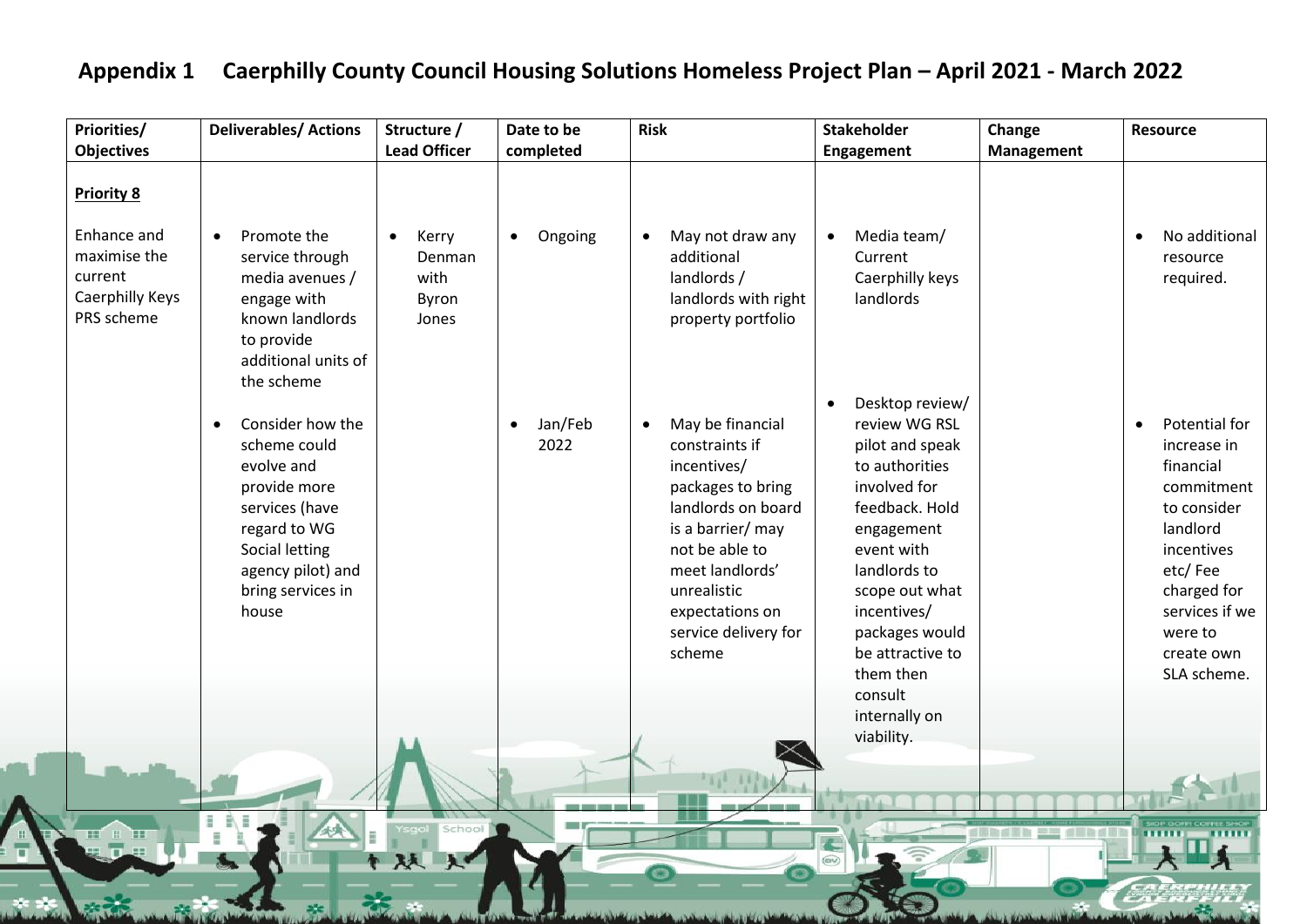| Priorities/<br><b>Objectives</b>                                                                                                                    | <b>Deliverables/ Actions</b>                                                                               | Structure /<br><b>Lead Officer</b>                                                                            | Date to be<br>completed       | <b>Risk</b> | <b>Stakeholder</b><br>Engagement                                                                                               | Change<br><b>Management</b> | <b>Resource</b>                                                                              |
|-----------------------------------------------------------------------------------------------------------------------------------------------------|------------------------------------------------------------------------------------------------------------|---------------------------------------------------------------------------------------------------------------|-------------------------------|-------------|--------------------------------------------------------------------------------------------------------------------------------|-----------------------------|----------------------------------------------------------------------------------------------|
| <b>Priority 9</b>                                                                                                                                   |                                                                                                            |                                                                                                               |                               |             |                                                                                                                                |                             |                                                                                              |
| Partnership/<br>Multiagency<br>working $-$<br>engage<br>stakeholders<br>and key partner<br>agencies to                                              | MAPPA protocol<br>$\bullet$<br>and partnership<br>for effective<br>management of<br>High-risk<br>offenders | Kerry<br>$\bullet$<br>Denman                                                                                  | Ongoing<br>$\bullet$          |             | Probation<br>$\bullet$<br>/Police /Pobl/<br>Cornerstone                                                                        |                             | No additional<br>$\bullet$<br>resource<br>required.                                          |
| ensure we are<br>working<br>collaboratively<br>with the<br><b>Housing Solution</b><br>Team to meet<br>the identified<br>core housing<br>and support | Develop Young<br>$\bullet$<br>Person<br>Accommodation<br>Pathway and<br>review Step<br>Forward process     | Kerry<br>$\bullet$<br>Denman<br>with<br>Karen<br>Williams<br>Children's<br>services<br>and Shelly<br>Jones-SP | December<br>$\bullet$<br>2021 |             | Social Services/<br>$\bullet$<br>Supporting<br>People/ Llamau                                                                  |                             | Additional<br>$\bullet$<br>recruitment<br>but agreed<br>funding via<br>Supporting<br>People. |
| needs of<br>residents within<br>CCBC                                                                                                                | Work with<br>$\bullet$<br>internal<br>departments to<br>maximise<br>prevention<br>referral pathways        | Kerry<br>$\bullet$<br>Denman                                                                                  | Ongoing<br>$\bullet$          |             | HB/ CAB/ RSL/<br>$\bullet$<br>Caerphilly<br>homes/<br>Caerphilly cares<br>/ Llamau and<br>other key<br>identified<br>partners. |                             | No additional<br>$\bullet$<br>resource.                                                      |
| <b>H</b> H H                                                                                                                                        |                                                                                                            | School<br>双火                                                                                                  |                               |             |                                                                                                                                | <b>BREER HIS EERER</b>      | <b><i><u>BILLER</u></i></b>                                                                  |

**ANGEL AND LINE OF LINE**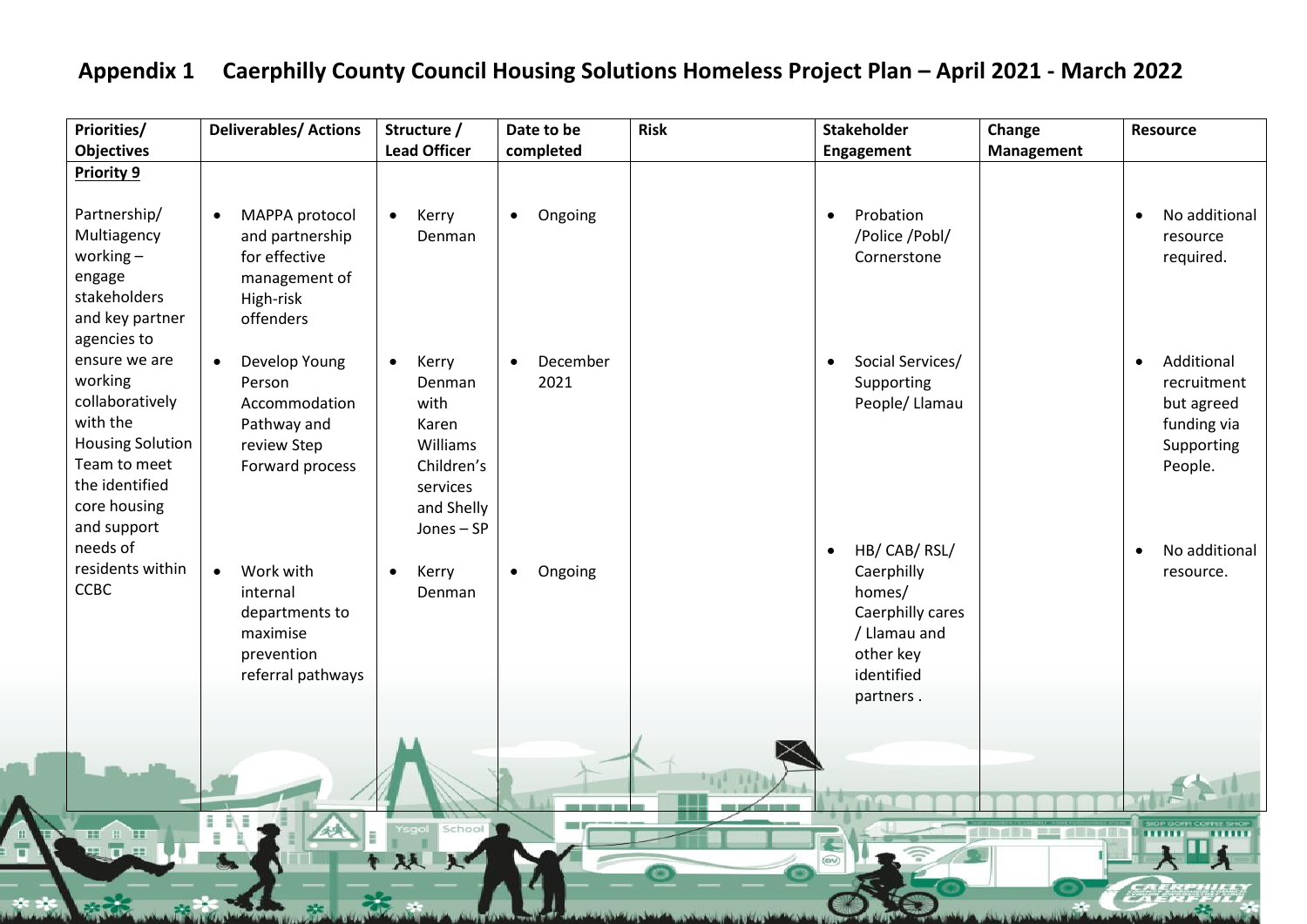| Priorities/                             | <b>Deliverables/Actions</b>                                                                                                       | Structure /                    | Date to be                       | <b>Risk</b>                                                                           | <b>Stakeholder</b>                 | Change     | <b>Resource</b> |
|-----------------------------------------|-----------------------------------------------------------------------------------------------------------------------------------|--------------------------------|----------------------------------|---------------------------------------------------------------------------------------|------------------------------------|------------|-----------------|
| <b>Objectives</b>                       |                                                                                                                                   | <b>Lead Officer</b>            | completed                        |                                                                                       | Engagement                         | Management |                 |
| Priority 10<br>Undertake                | Consider review<br>$\bullet$                                                                                                      | Kerry<br>$\bullet$             | 2022 in line                     | Partners may be<br>$\bullet$                                                          | Housing                            |            | N/A             |
| review of CCBC<br>Allocations<br>Policy | of key aspects of<br>allocation policy<br>including rent<br>arrears policy/<br>affordability<br>assessment /<br>banding structure | Denman<br>and Mark<br>Jennings | with Rapid<br>Rehousing<br>Plans | reluctant to change<br>and not be<br>consistent with<br>$responents -$<br>Medium risk | Strategy / CHR<br>partners / Legal |            |                 |

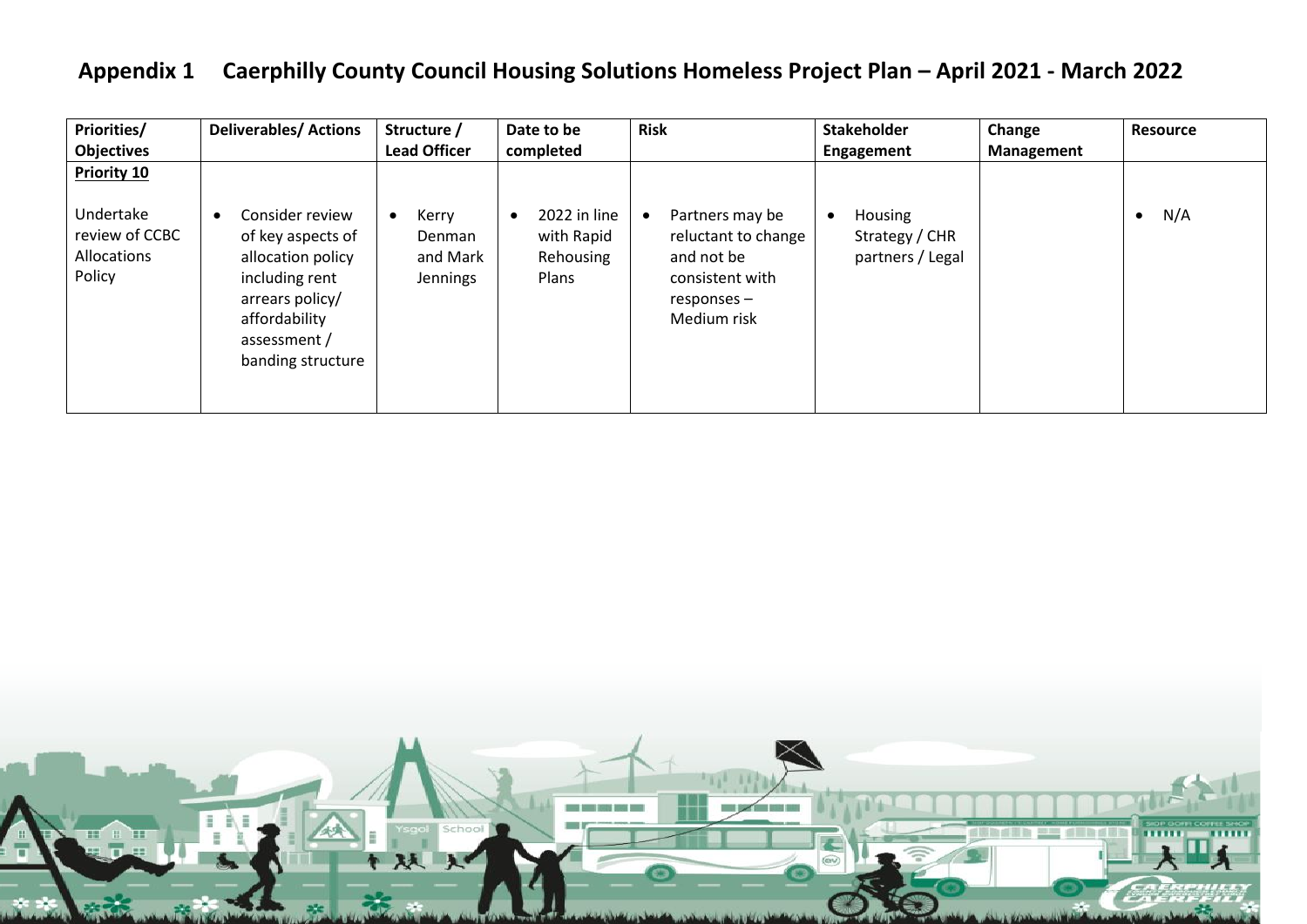| <b>Priorities/</b>                      | <b>Deliverables/ Actions</b>                                       | Structure /<br><b>Lead Officer</b>                 | Date to be                                | <b>Risk</b>                                                                                                                                                                    | <b>Stakeholder</b>                                                  | Change                                                                                                                               | <b>Resource</b>                                                                                      |
|-----------------------------------------|--------------------------------------------------------------------|----------------------------------------------------|-------------------------------------------|--------------------------------------------------------------------------------------------------------------------------------------------------------------------------------|---------------------------------------------------------------------|--------------------------------------------------------------------------------------------------------------------------------------|------------------------------------------------------------------------------------------------------|
| <b>Objectives</b><br><b>Priority 11</b> |                                                                    |                                                    | completed                                 |                                                                                                                                                                                | Engagement                                                          | <b>Management</b>                                                                                                                    |                                                                                                      |
| Digital / Comms<br><b>System Review</b> | <b>MICC Phone</b><br>$\bullet$<br>system to be<br>installed.       | Kerry<br>$\bullet$<br>Denman                       | October/<br>$\bullet$<br>November<br>2021 | Delays with laptops<br>$\bullet$<br>for some staff may<br>delay full<br>implementation<br>across the teams.<br>Medium risk.                                                    | Rachel<br>$\bullet$<br>Meredith<br>Comms                            | Small works<br>$\bullet$<br>orders may be<br>implemented as<br>identified so<br>work plan for<br>staff is<br>subjective to<br>change | Incur<br>$\bullet$<br>additional<br>costs for<br>further<br>licences and<br><b>ICT</b><br>equipment. |
|                                         | Paperless system<br>$\bullet$<br>being adopted.                    | Kerry<br>$\bullet$<br>Denman                       | March 2022                                | Adaption to new<br>$\bullet$<br>way of working<br>may take others<br>longer-Medium<br>Risk.                                                                                    | All staff<br>$\bullet$<br>within HS<br>team                         |                                                                                                                                      | No additional<br>$\bullet$<br>resources<br>required.                                                 |
|                                         | ICT systems<br>$\bullet$<br>review and<br>upgrade<br>consideration | Kerry<br>$\bullet$<br>Denman /<br>Jackie<br>Shorte | Ongoing                                   | Financial<br>$\bullet$<br>constraints for<br>upgrade of system.<br>Training and<br>Implementation of<br>any adjustments<br>can affect<br>introduction of<br>system. High Risk. | Abritas/<br>$\bullet$<br>Finance and<br>Dave Street /<br><b>CMT</b> |                                                                                                                                      | Financial<br>$\bullet$<br>resource may<br>be required<br>to purchase<br>upgrades.                    |
|                                         |                                                                    | 双火                                                 | <b>The Color</b>                          | $\sim$ $\sim$ $\sim$ $\sim$                                                                                                                                                    | (ev)                                                                | (南国氏重新 三二 任用复原面部                                                                                                                     |                                                                                                      |

**ANGEL ANGELIA CA** 

**AND INTERNATIONAL** 

 $\overline{\Lambda}$